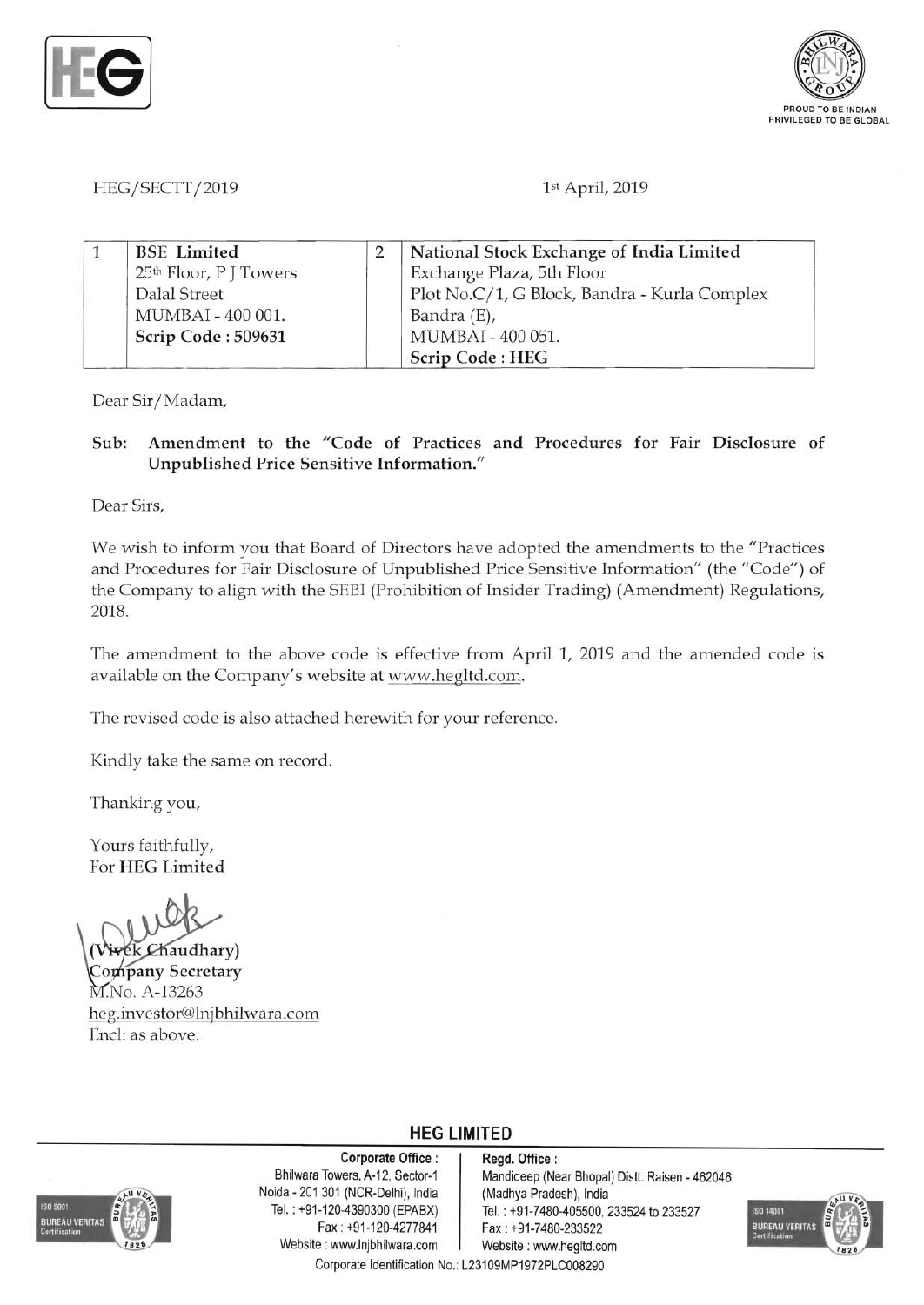



# **HEG Limited**

### **CODE OF PRACTICES AND PROCEDURES FOR FAIR DISCLOURE OF UNPUBLISHED PRICE SENSITIVE INFORMATION**

The Securities and Exchange Board of India (Prohibition of Insider Trading) Regulations, 2015, has been notified on January 15, 2015 in official gazette *(hereinafter referred to as the 'Regulations')* in terms of which and also in compliance with SEBI Regulations and Companies Act, 2013, the Company is required to frame Code of Conduct for Procedures of Fair Disclosure of Unpublished Price Sensitive Information.

In line with amendments in the Regulations and in compliance with Regulation 8(1) of Regulations, Code of Practices and Procedures of Fair Disclosures of UPSI in order to ensure fair disclosure of events and occurrence that could impact price discovery in the market, was adopted by the Board of Directors of the Company at its meeting held on 14th May, 2015 (which was effective from 15th May, 2015), further modified on 2nd August 2017. Securities and Exchange Board of India has vide its circular dated 31st December, 2018 & 21st January, 2019 has modified The Securities and Exchange Board of India (Prohibition of Insider Trading) Regulations, 2015 effective from 1st April, 2019. The Code was amended accordingly and the same was adopted by the Board of Directors effective from 1st April, 2019.

For the purpose of the Code:

- **a) "Chief Investor Relations Officer"**: The Company shall designate a senior officer as a Chief Investor Relations Officer to deal with dissemination of information and disclosure of Unpublished Price Sensitive Information. The Chief Investor Relations Officer shall be responsible for ensuring that the Company complies with continuous disclosure requirements, overseeing and co-ordinating disclosure of Unpublished Price Sensitive Information to stock exchanges, analysts, shareholders and media, and educating staff on disclosure policies and procedure. The Chief Financial Officer of the Company shall act as Chief Investor Relations Officer for the purpose of this code.
- **b) Compliance Officer"**means any senior officer, designated so and reporting to the board of directors or head of the organization in case board is not there, who is financially literate and is capable of appreciating requirements for legal and regulatory compliance under these regulations and who shall be responsible for compliance of policies, procedures, maintenance of records, monitoring adherence to the rules for the preservation of unpublished price sensitive information, monitoring of trades and the implementation of the codes specified in these regulations under the overall supervision of the board of directors of the listed company or the head of an organization, as the case may be. The Company Secretary of the Company shall act as the Compliance Officer for the purpose of this code.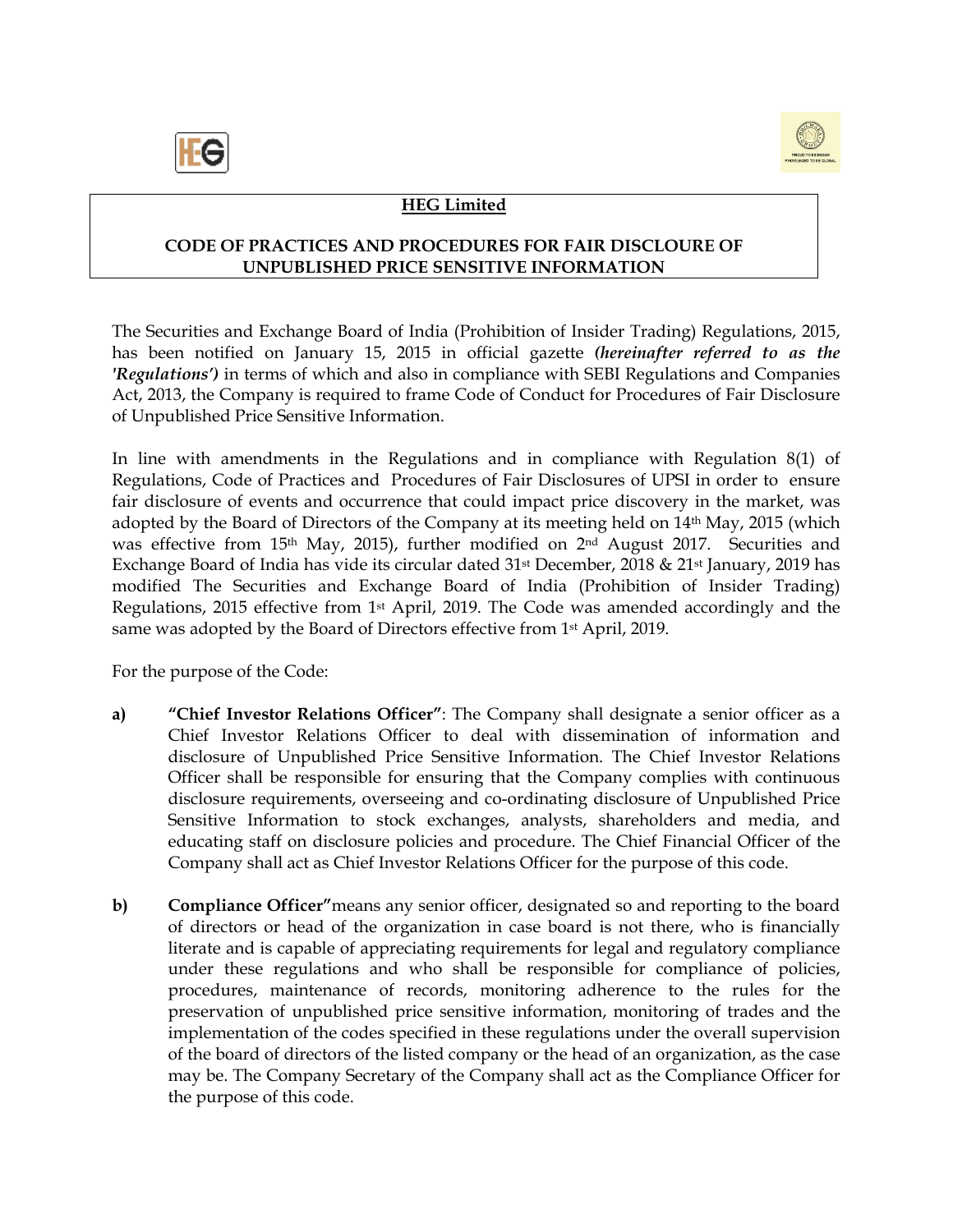# **(c) "Designated Officer**/ **Designated Employees"** shall cover the following:

- Officers or Employee belongs to level Managers and above or its equivalent in all departments;
- All employees in Secretarial, Finance and Accounts Department;
- Chief Executive Officer, Managing Directors and employees upto two levels below Chief Executive Officer and Managing Director;
- Employees of managerial level and above of Accounts and Secretarial Department of material subsidiary.
- All employees of IT Department of our Company who is having access to unpublished price sensitive information.
- Such other employees as may be specified and determined from time to time by the Committee Concerning Shares (committee which will monitor the implementation of the Code) and/or Compliance Officer.

# **(d) "Designated Persons":**

Designated Persons include inter alia the following-

- (i) Designated Officer**/**Designated Employee
- (ii) All Directors of the Company including Independent Directors
- (iii) Promoter and Promoter group of the Company
- **(e) "Need to Know**" basis means the information which is considered price sensitive which must be handled on a Need to Know basis and should be disclosed only to those employees who need such information to discharge their duties and whose possession of such information will not give rise to a conflict of interest or appearance of misuse of the information.
- **(f)** "**Immediate Relative**" means a spouse of an insider and includes parent, sibling, and child of such insider or of the spouse, any of whom is either dependent financially on such insider, or consults such insider in taking decisions relating to trading in securities
- **(g) "Insider**" means any person who is:
	- (i) a connected person
	- (ii) Designated Person
	- (iii) in possession of or having access to unpublished price sensitive information;

 Explanation: Any person who are in receipt of unpublished price sensitive information pursuant to a "legitimate purpose" shall be considered an "insider" for purposes of these regulations and due notice shall be given to such persons to maintain confidentiality of such unpublished price sensitive information in compliance with these regulations.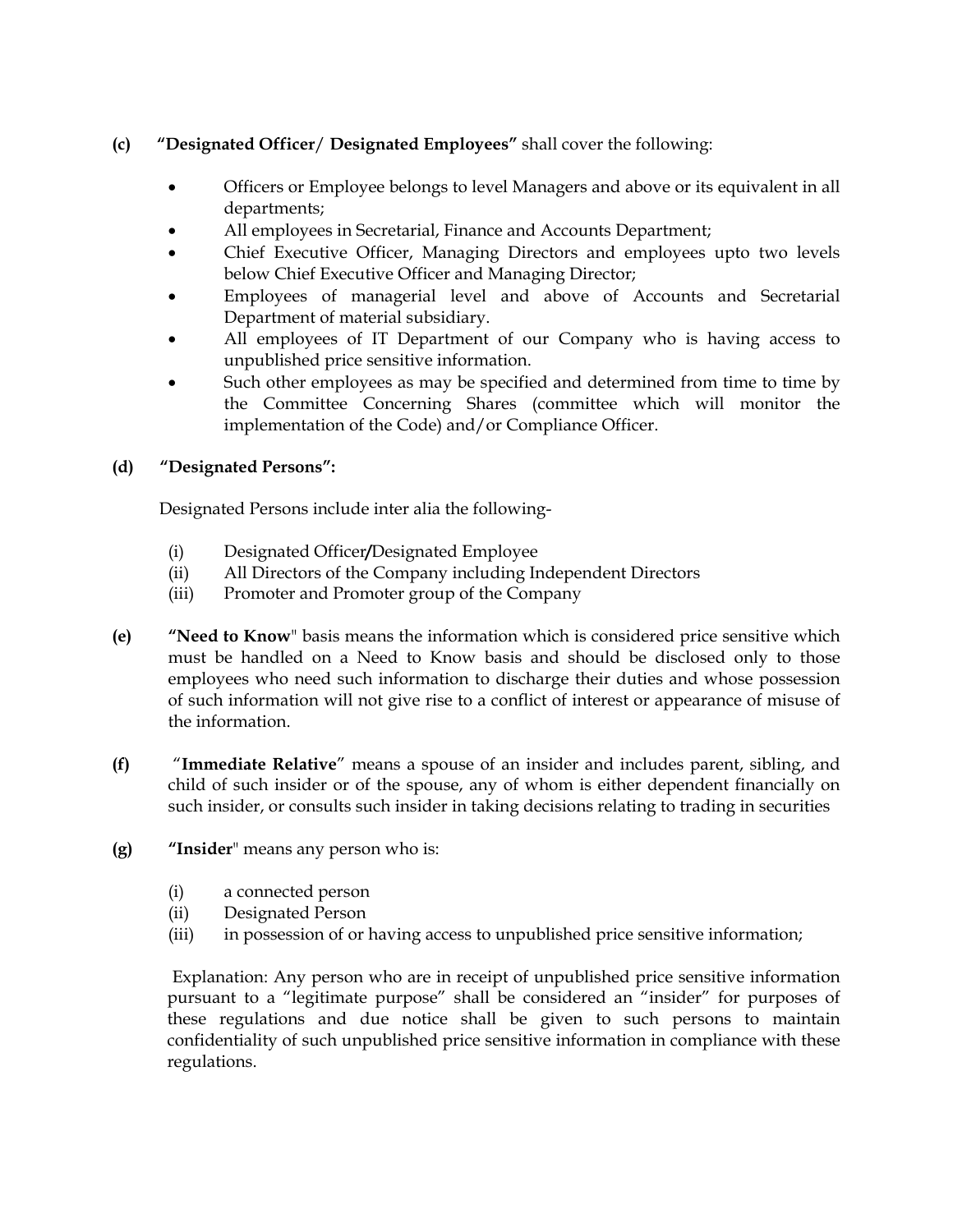## *To ensure timely and adequate disclosure/dissemination of Unpublished Price Sensitive Information, the Company shall follow the following norms:*

- 1.1 Unpublished Price Sensitive Information shall be disclosed by the Company to stock exchange(s) and disseminated on a continuous and immediate basis.
- 1.2 The Company may also consider ways of supplementing information released to stock exchanges by improving investor access to their public announcements.
- 1.3 The Chief Investor Relations Officer of the Company to deal with dissemination of information and disclosure of Unpublished Price Sensitive Information. The Compliance Officer shall be responsible for ensuring that the Company complies with continuous disclosure requirements, overseeing and coordinating disclosure of Unpublished Price Sensitive Information to stock exchanges, analysts, shareholders and media, and educating staff on disclosure policies and procedure.
- 1.4 All Unpublished Price Sensitive Information should normally be approved in advance by the Chief Investor Relations Officer disclosure/ dissemination. If information is accidentally disclosed without prior approval, the person responsible may inform the Chief Investor Relations Officer immediately.
- 1.5 The Company shall have clearly laid down procedures for responding to any queries on news reports or requests for verification of market rumours by regulatory authorities, stock exchange(s). The Chief Investor Relations officer shall be responsible for deciding whether a public announcement is necessary for verifying or denying rumors and then making the disclosure.
- 1.6 The following guidelines shall be followed while dealing with analysts and institutional investors:
	- (i) The Company shall provide only public information to the analyst/ research persons/ large investors like institutions. Alternatively, the information given to the analyst should be simultaneously made public at the earliest.
	- (ii) At least two Company representatives be present at meetings with analysts, media persons and institutional investors in order to avoid misquoting or misrepresentation and discussions may be transcript/recorded, if required. Such unanticipated questions may be taken on notice and a considered response given later. If the answer includes Unpublished Price Sensitive Information, a public announcement should be made before responding.
	- (iii) When the company organizes meetings with analysts, the company shall develop and implement best practices to make transcripts or records of proceedings and post them on its website after every such meet.